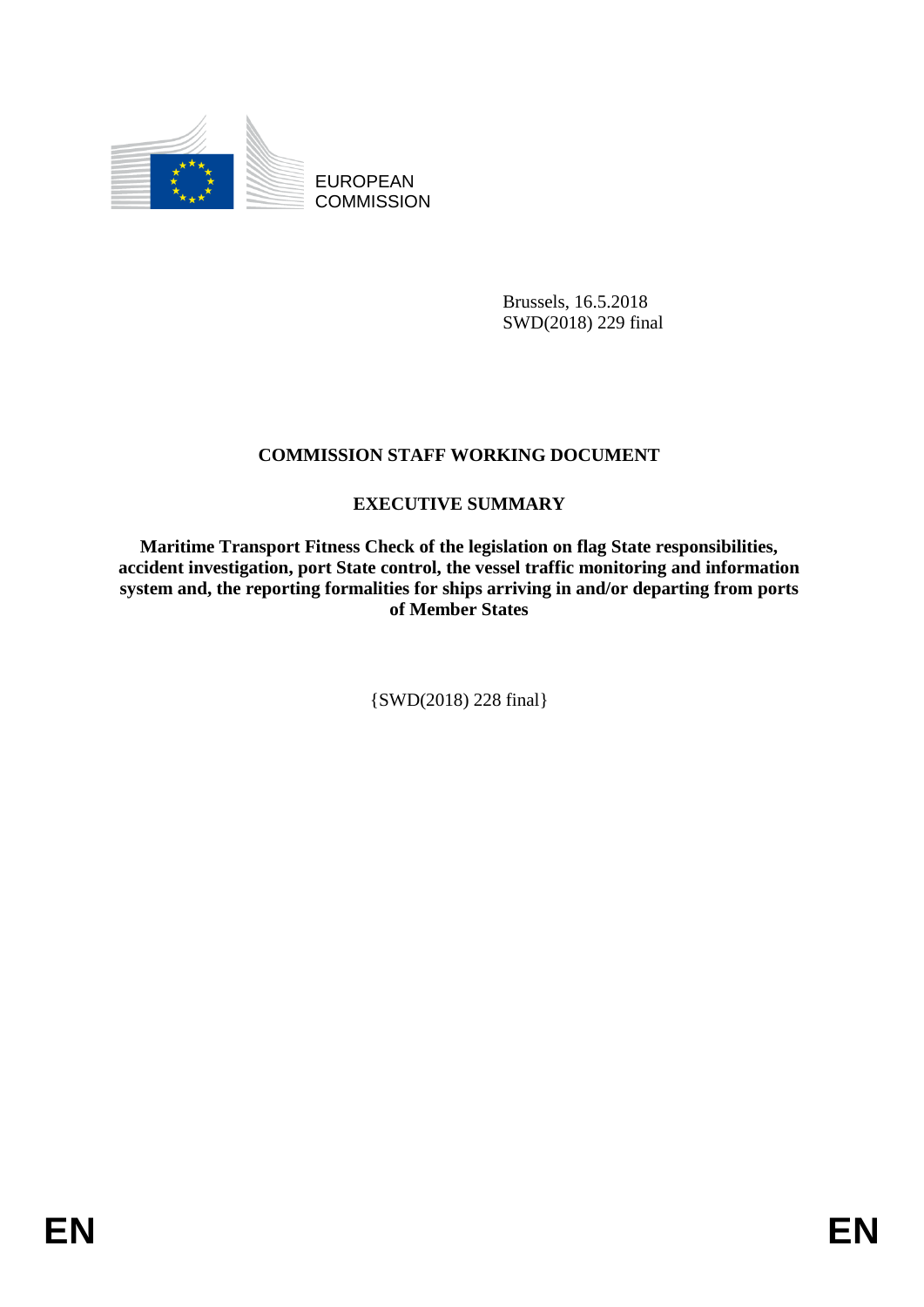## **EXECUTIVE SUMMARY**

The Maritime Transport fitness check aims to provide a comprehensive evaluation of key elements of EU legislation supporting maritime safety, pollution prevention and the efficiency of maritime traffic and transport. It covers the three pillars of maritime safety and pollution prevention: the responsibilities of Member States as flag States, port States and coastal States. It also encompasses EU legislation that supports the competitiveness of short sea shipping (compared to other modes of transport) and the achievement of a European Maritime Transport Space without Barriers.

The fitness check, conducted under the European Commission's Regulatory Fitness and Performance Programme REFIT, looked more closely at the interaction between the concerned five key directives and their implementation. It assessed whether and how the objectives of competitiveness and quality shipping can be better supported and mutually reinforced, while also considering the international rules and conventions on which they are based and that they enforce.

The fitness check is accompanied by individual evaluations of the directives, which contain additional detailed information.

The maritime safety situation today is one with very few fatalities and very few serious incidents. However, a single maritime accident can have a disproportionate effect and there is no room for complacency. Another general feature today is the level-playing field achieved between Member States through EU-led uniform implementation and enforcement of international conventions and rules related to flag, port and coastal State responsibilities and obligations.

The situation contrasts with the reporting formalities and administrative procedures for maritime transport that are not harmonised at EU level. This imposes a significant burden on shipping operators and hamper the efficiency of maritime transport and its competitiveness compared to other modes of transport.

The fitness check builds on the evidence that was gathered through the individual evaluations of the directives. The latter were supported by external studies and extensive stakeholders' consultations. There were limitations regarding for example the representativeness of some stakeholders' feedback. Furthermore the analysis is mainly of a qualitative character. It is widely acknowledged that maritime statistics and data are scarce, incomplete and not always comparable. This is another limitation of the fitness check but mitigation measures have been taken including the use of all that is available from European Maritime Safety Agency and from other sources.

It should furthermore be emphasised that linking specific impacts to the set of legislation covered by the fitness check is complicated. Maritime safety and efficiency are influenced not only by the five concerned directives but also by a comprehensive framework of international, EU and national legislation. Importantly as well, they depend on a number of external factors such as cyclical economic factors influencing the market and operation conditions as well as business, investment and operating decisions of shipowners. The conclusions drawn have to be seen in front of these caveats.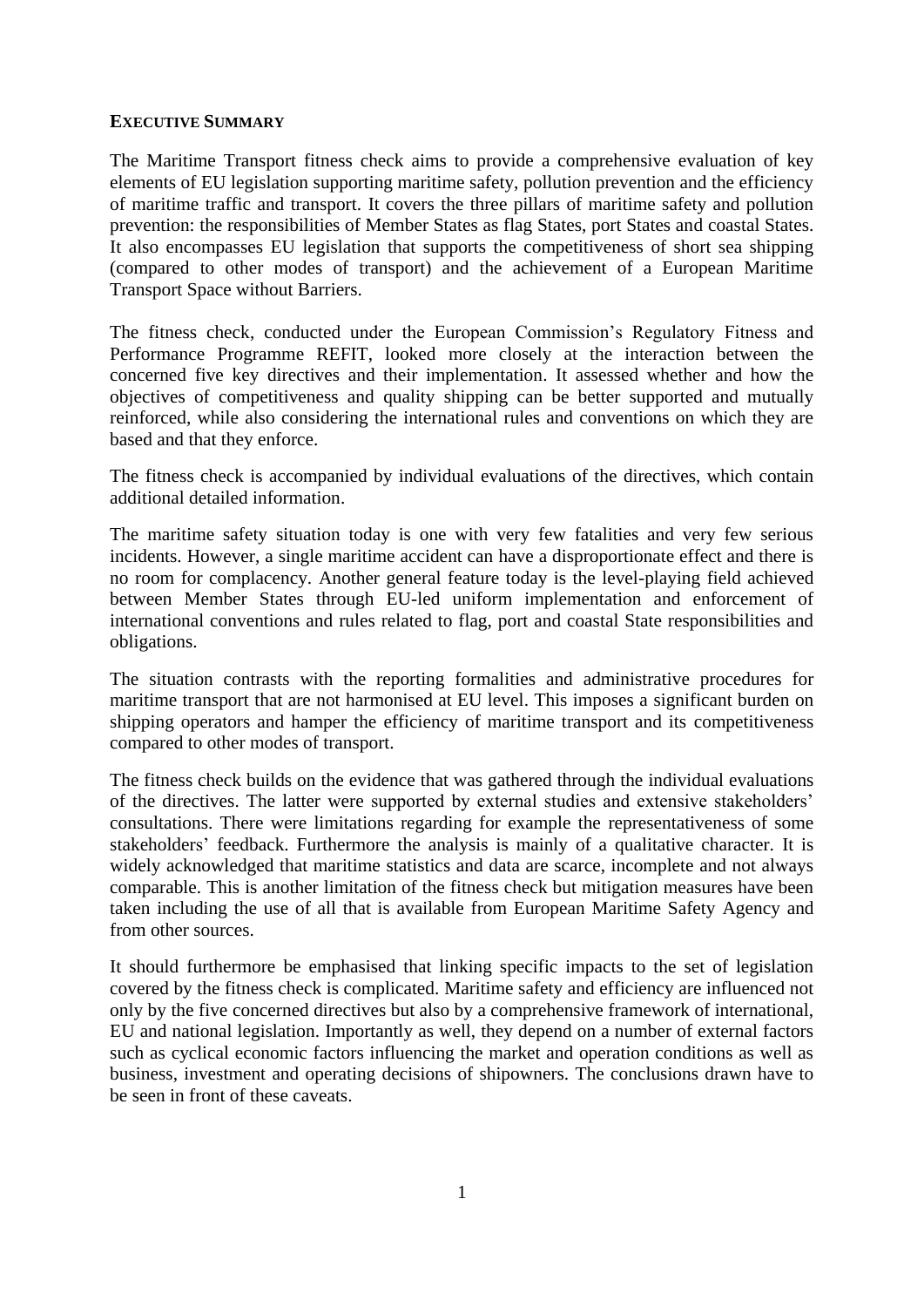Keeping in mind the methodological limitations encountered for the assessment, the fitness check concludes that overall, the set of legislation reviewed has contributed to achieve the objectives of safe, secure and sustainable maritime transport. The added-value of EU intervention compared to a situation where international obligations are incorporated into national law only is the enforcement and harmonised implementation of rules as well as the cooperation of all EU Member States in finding together sustainable solutions at international, EU or regional level. This provides for a high and uniform level of safety and a level-playing field between Member States. A key factor making the EU layer relevant, effective, efficient and of added-value is the support offered both to the Member States and the Commission by the European Maritime Safety Agency.

With regard to the internal and external coherence of the overall set up, the fitness check demonstrates the relevance of continued support to Member States in fulfilling international, EU and national obligations incumbent on them. The analysis has highlighted a need to rebalance the overall legislative set up towards a more preventive approach, notably by reinforcing the EU layer for the first line of defence that is the responsibilities of Member States as flag State. An alignment of the Flag State Directive to the revised relevant international rules is necessary.

Regarding the Port State Control, Accident Investigation and Vessel Traffic Monitoring and Information System Directives, the situation today points to some room for gradual improvements through incremental changes.

For the Reporting Formalities Directive, there are major shortcomings in relation to the current inefficient port call reporting environment for maritime transport operators. The main problem is the lack of harmonisation of the maritime National Single Windows and the overall lack of EU-level harmonisation of all reporting required by a ship calling at a port. Today, each National Single Window looks different. Data formats are different, reporting procedures are different and the scope of reporting through each National Single Window differs. The non-harmonised reporting environment makes reporting a very burdensome and time-consuming task for shipping operators. These shortcomings will be addressed in a revision of the Directive as part of the Commission Work Programme for 2018.

Overall, the fitness check recommends to:

- Maintain the EU layer of legislation and continue to build on European Maritime Safety Agency capacity. Incremental changes can be made with no need for legislative changes.
- Explore with Member States the avenues for a better use of resources at national and EU level, taking a holistic view regarding the various inspection and survey obligations, building on the role and support provided by European Maritime Safety Agency and exploiting the efficiency gains offered by digitalisation and information sharing.
- Take steps for the necessary simplification and harmonisation of the reporting formalities as a matter of priority. The fitness check concludes very clearly that this is the major simplification step needed in the reviewed policy area and the number one priority for the years to come.